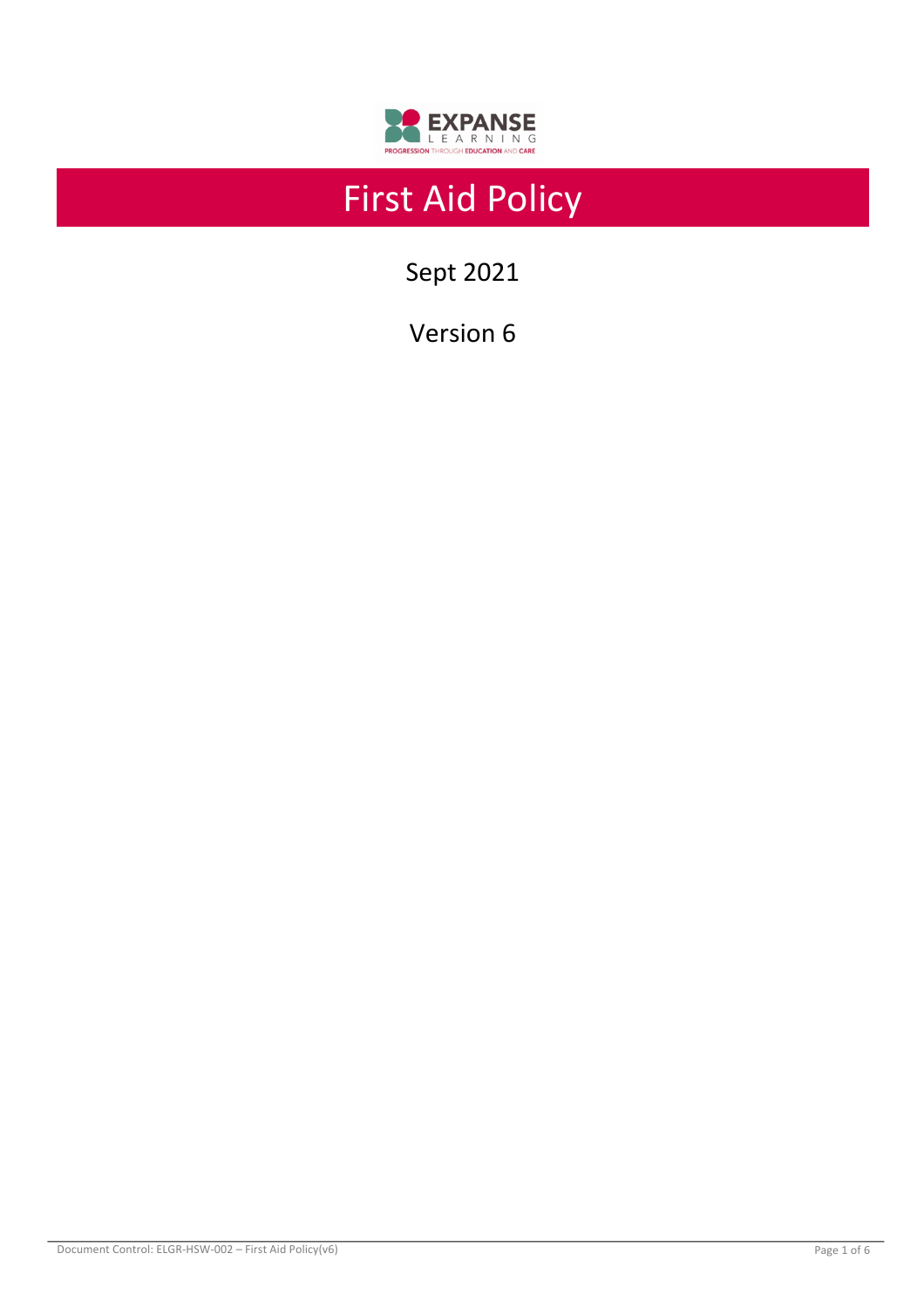## **1. Scope**

This policy applies to all staff at Expanse Learning Wigan School (Hereafter referred to as the school).

## **2. Aim**

The aims of our first aid policy are to:

- o Ensure the health and safety of all staff, students and visitors
- $\circ$  Ensure that staff and governors are aware of their responsibilities with regards to health and safety
- $\circ$  Provide a framework for responding to an incident and recording and reporting the outcomes
- o This policy complies with our funding agreement and articles of association

# **3. Legislation and guidance**

This policy is based on advice from the Department for Education on first aid in schools and health and safety in schools, and the following legislation:

- The Health and Safety (First Aid) Regulations 1981, which state that employers must provide adequate and appropriate equipment and facilities to enable first aid to be administered to employees, and qualified first aid personnel
- o The Management of Health and Safety at Work Regulations 1999, which require employers:
	- $\circ$  to make an assessment of the risks to the health and safety of their employees
		- o to carry out risk assessments, make arrangements to implement necessary measures, and arrange for appropriate information and training
- o The Reporting of Injuries, Diseases and Dangerous Occurrences Regulations (RIDDOR) 2013, which state that some accidents must be reported to the Health and Safety Executive (HSE), and set out the timeframe for this and how long records of such accidents must be kept
- o Social Security (Claims and Payments) Regulations 1979, which set out rules on the retention of accident records
- o The Education (Independent School Standards) Regulations 2014, which require that suitable space is provided to cater for the medical and therapy needs of students

# **4. Roles and responsibilities**

Appointed person(s) and first aiders:

# *The school's appointed Person is the Headteacher. They are responsible for:*

- Taking charge when someone is injured or becomes ill
- Ensuring there is an adequate supply of medical materials in first aid kits, and replenishing the contents of these kits
- Ensuring that an ambulance or other professional medical help is summoned when appropriate

# *First aiders are trained and qualified to carry out the role and are responsible for:*

- Acting as first responders to any incidents; they will assess the situation where there is an injured or ill person, and provide immediate and appropriate treatment
- Sending students home to recover, where necessary
- Filling in an accident report on the same day, or as soon as is reasonably practicable, after an incident
- Keeping their contact details up to date
- Our school's First Aiders are listed in appendix 1. Their names will also be displayed prominently around the school.

# *The Headteacher is responsible for the implementation of this policy, including:*

- Ensuring that an appropriate number of trained first aid personnel are present in the school at all times
- Ensuring that first aiders have an appropriate qualification, keep training up to date and remain competent to perform their role
- Ensuring all staff are aware of first aid procedures
- Ensuring appropriate risk assessments are completed and appropriate measures are put in place
- Undertaking, or ensuring that managers undertake, risk assessments, as appropriate, and that appropriate measures are put in place
- Ensuring that adequate space is available for catering to the medical needs of students
- Reporting specified incidents to the HSE when necessary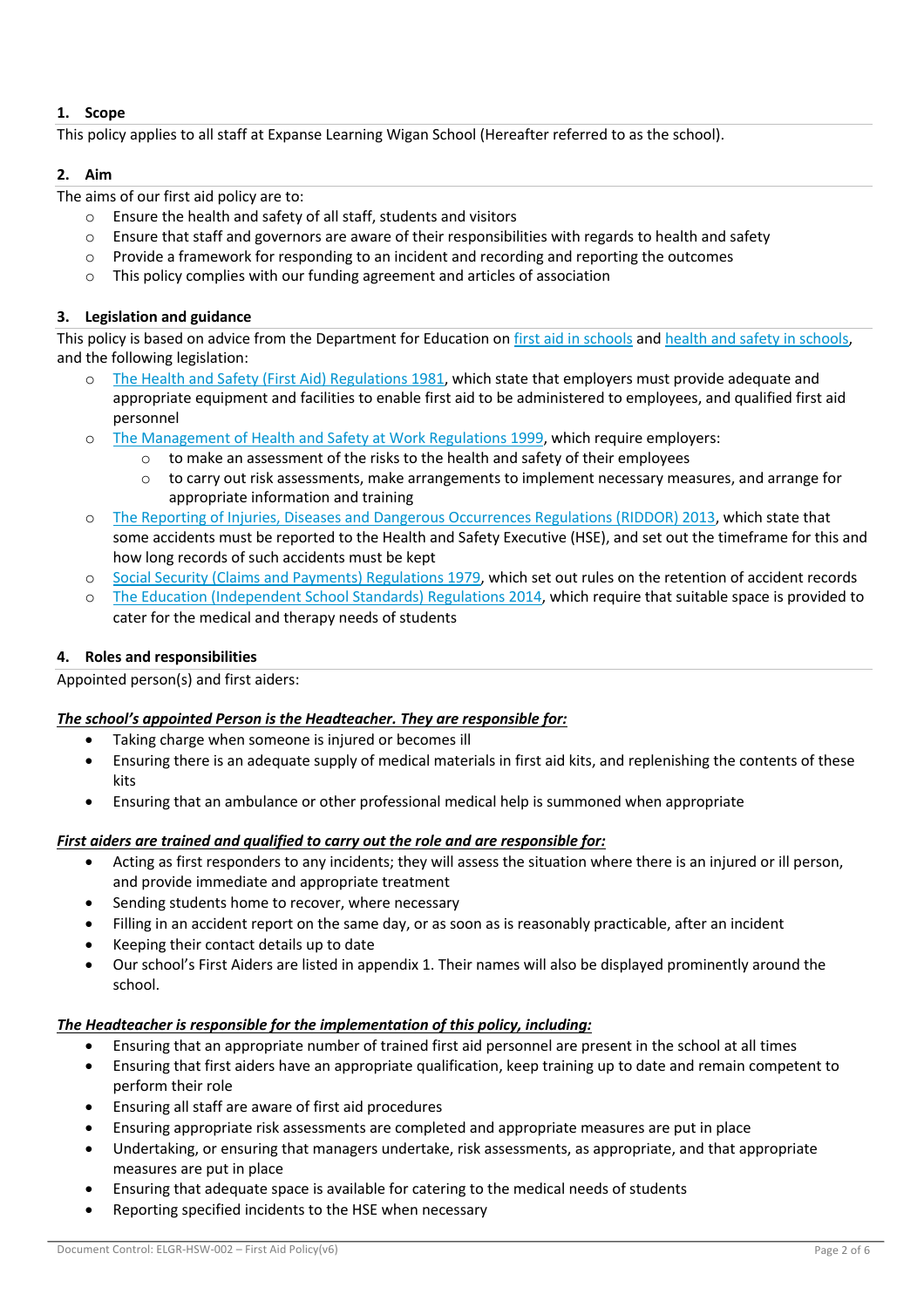# *School staff are responsible for:*

- Ensuring they follow first aid procedures
- Ensuring they know who the first aiders in school are
- Completing accident reports
- Informing the Head of Shared Services or the Headteacher of any specific health conditions or first aid need

#### **5. First aid procedures**

#### *In-school procedures*

o In the event of an accident resulting in injury:

- The closest member of staff present will assess the seriousness of the injury and seek the assistance of a qualified first aider, if appropriate, who will provide the required first aid treatment
- The first aider, if called, will assess the injury and decide if further assistance is needed from a colleague or the emergency services. They will remain on scene until help arrives
- The first aider will also decide whether the injured person should be moved or placed in a recovery position
- If the first aider judges that a student is too unwell to remain in school, parents will be contacted and asked to collect their child. Upon their arrival, the first aider will recommend next steps to the parents
- If emergency services are called, the Designated Safeguarding Lead (DLS) (or nominated deputy) will contact parents immediately
- The relevant member of staff will complete an accident report form on the same day or as soon as is reasonably practical after an incident resulting in an injury

#### *Off-site procedures*

When taking students off the school premises, staff will ensure they always have the following:

- A school mobile phone
- A portable first aid kit
- Information about the specific medical needs of students
- Parents' contact details
- Activity Control Document (offsite forms within DatabridgeMIS)
- Relevant Risk Assessments as appropriate

Dependent on level of risk, risk assessments will be approved by either the Headteacher, Director of Schools or the Head of shared Services prior to any educational visit that necessitates taking students off school premises. There will always be at least one first aider on school trips and visits.

#### **First aid equipment**

#### *A typical first aid kit in our school will include the following:*

- o A leaflet with general first aid advice
- o Regular and large bandages
- o Eye pad bandages
- o Triangular bandages
- o Adhesive tape
- o Safety pins
- o Disposable gloves
- o Antiseptic wipes
- o Plasters of assorted sizes
- o Scissors
- o Cold compresses
- o Burns dressings
- o No medication is kept in first aid kits.

#### *First aid kits in Wigan are stored in:*

- o Reception
- o Main Kitchen
- o Orange Room
- o Staff Kitchen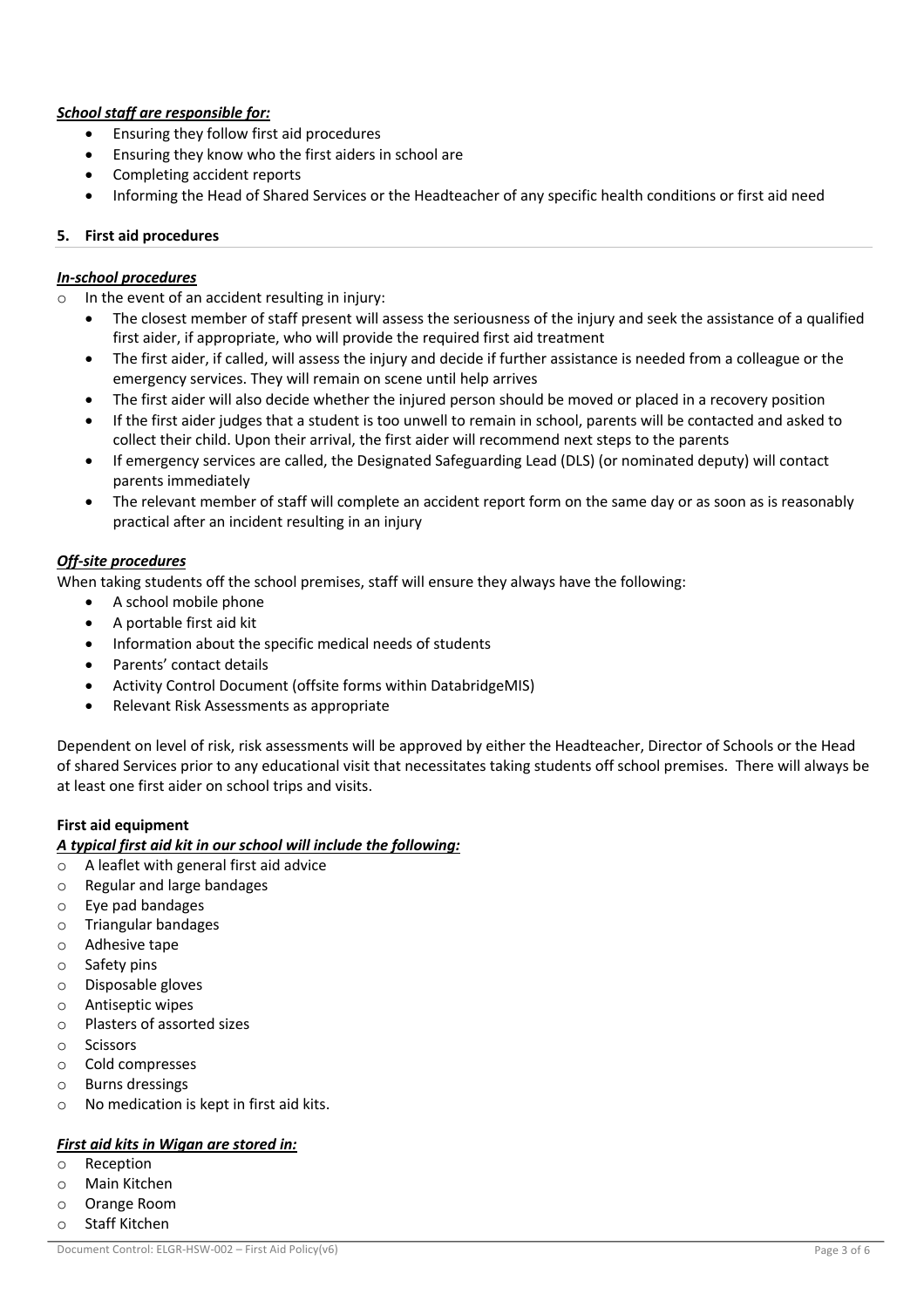A fully automated **Defibrillator** is located in the reception office.

# **Record-keeping and reporting**

An accident form will be completed on *DatabridgMISe* by the relevant member of staff on the same day or as soon as possible after an incident resulting in an injury. As much detail as possible should be supplied when reporting an accident, including all of the information included in the accident form. Records will be retained by the school for a minimum of 3 years, in accordance with regulation 25 of the Social Security (Claims and Payments) Regulations 1979, and then securely disposed of.

Records are kept:

o DatabridgeMIS

## **Reporting to the HSE**

The Shared Services Team will keep a record of any accident which results in a reportable injury, disease, or dangerous occurrence as defined in the RIDDOR 2013 legislation (regulations 4, 5, 6 and 7). The SHARED SERVICES TEAM will report these to the Health and Safety Executive as soon as is reasonably practicable and in any event within 10 days of the incident.

Reportable injuries, diseases or dangerous occurrences involving an employee include:

- o Death
- $\circ$  Specified injuries, which are:
- o Fractures, other than to fingers, thumbs and toes
- o Amputations
- o Any injury likely to lead to permanent loss of sight or reduction in sight
- $\circ$  Any crush injury to the head or torso causing damage to the brain or internal organs
- o Serious burns (including scalding)
- o Any scalping requiring hospital treatment
- o Any loss of consciousness caused by head injury or asphyxia
- $\circ$  Any other injury arising from working in an enclosed space which leads to hypothermia or heat-induced illness, or requires resuscitation or admittance to hospital for more than 24 hours
- $\circ$  Injuries where an employee is away from work or unable to perform their normal work duties for more than 7 consecutive days (not including the day of the incident)
- o Where an accident leads to someone being taken to hospital
- o Near-miss events that do not result in an injury but could have done. Examples of near-miss events relevant to schools include, but are not limited to:
	- *The collapse or failure of load-bearing parts of lifts and lifting equipment*
	- *The accidental release of a biological agent likely to cause severe human illness*
	- *The accidental release or escape of any substance that may cause a serious injury or damage to health*
	- *An electrical short circuit or overload causing a fire or explosion*

Injuries to pupils and visitors who are involved in an accident at school or on an activity organised by the school are only reportable under RIDDOR if the accident results in:

- o the death of the person, and arose out of or in connection with a work activity; or
- $\circ$  an injury that arose out of or in connection with a work activity and the person is taken directly from the scene of the accident to hospital for treatment (examinations and diagnostic tests do not constitute treatment).

Information on how to make a RIDDOR report is available here:

#### *How to make a RIDDOR report, HSE*

http://www.hse.gov.uk/riddor/report.htm

#### **6. Training**

All school staff are able to undertake first aid training if they would like to. All first aiders must have completed a training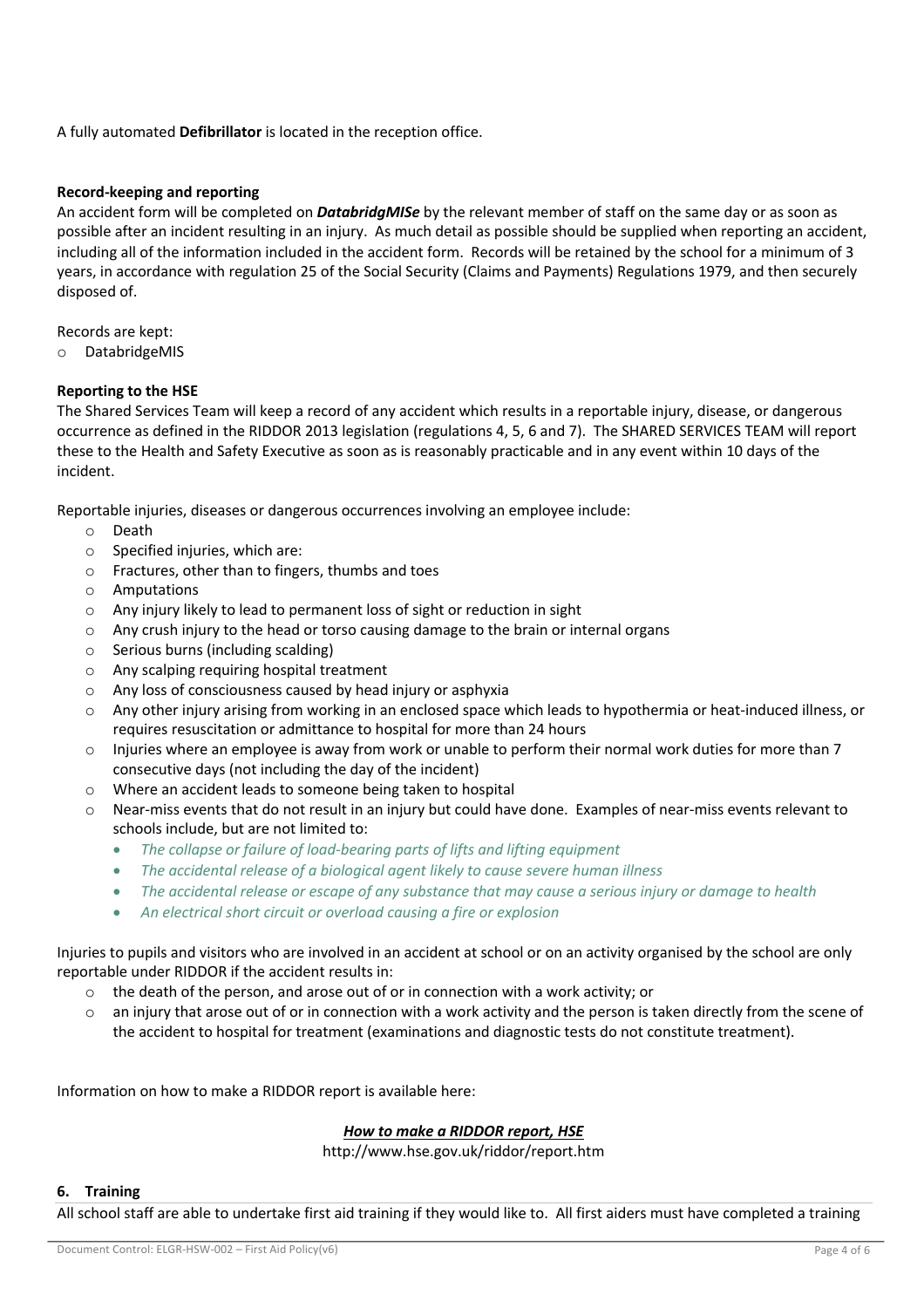course and must hold a valid certificate of competence to show this. The school will keep a register of all trained first aiders, what training they have received and when this expires. Staff are encouraged to renew their first aid training when it is no longer valid.

#### *This first aid policy is linked to the*

- o Health and safety policy
- o Risk assessment policy

#### **7. Monitoring arrangements**

This policy will be reviewed every 12 months but can be revised as needed. It will be approved by the governing board